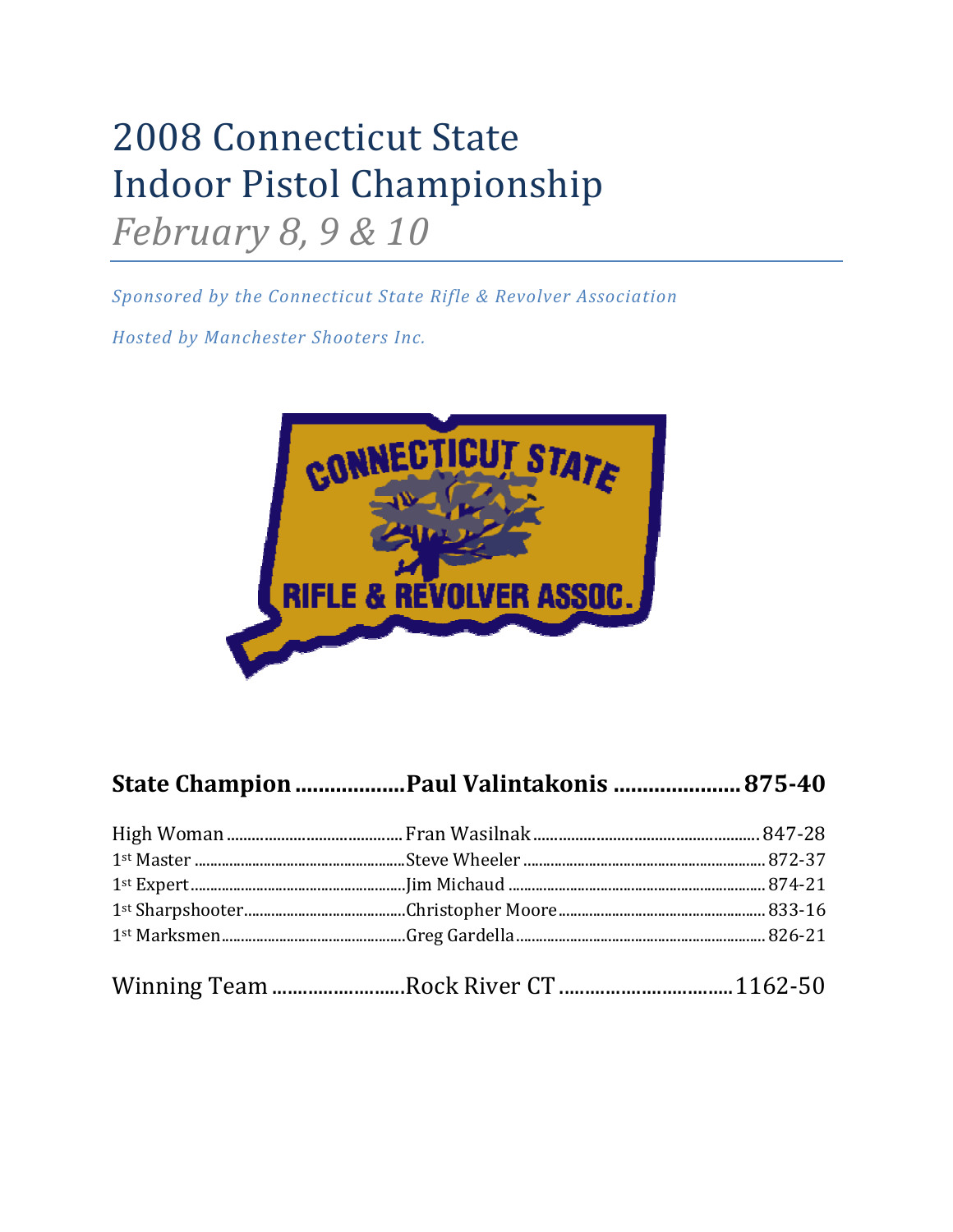| 2008 Connecticut Indoor State Championships Manchester, CT |                         |                  |                         |                         |                  |                           |                         |             |                         |                         |                  |                          |                         |                  |                    |
|------------------------------------------------------------|-------------------------|------------------|-------------------------|-------------------------|------------------|---------------------------|-------------------------|-------------|-------------------------|-------------------------|------------------|--------------------------|-------------------------|------------------|--------------------|
|                                                            |                         |                  |                         |                         |                  |                           |                         |             |                         |                         |                  |                          |                         |                  |                    |
| <b>Connecticut State Rifle &amp; Revolver Association</b>  |                         |                  |                         |                         |                  |                           |                         |             |                         |                         |                  |                          |                         |                  |                    |
|                                                            |                         |                  |                         |                         |                  |                           |                         |             |                         |                         |                  |                          |                         |                  |                    |
| 145                                                        |                         | <b>SLOW</b> x    |                         |                         | <b>NMC</b>       | $\boldsymbol{\mathsf{x}}$ |                         | TIMED x     |                         |                         | <b>RAPID</b> x   |                          |                         | <b>AGG</b>       | $\pmb{\mathsf{x}}$ |
| <b>HIGH MASTER</b>                                         |                         |                  |                         |                         |                  |                           |                         |             |                         |                         |                  |                          |                         |                  |                    |
| Valintakonis, Paul                                         |                         | 186              | 5                       | W                       | 292              | 14                        |                         | 198         | 12                      |                         | 199              | $\overline{9}$           | $ \overline{sc} $       | 875 40           |                    |
| Setian, Steve                                              |                         | 177              | $\overline{2}$          |                         | 290              | 18                        | W                       | 200         | $\overline{13}$         |                         | 199              | 9                        |                         | 866 42           |                    |
| Lavoie, Michael                                            |                         | 177              | $\mathbf 0$             |                         | 286              | $\overline{7}$            |                         | 194         | $\sigma$                |                         | 195              | $\overline{5}$           |                         | 852 18           |                    |
| <b>MASTER</b>                                              |                         | 0                | $\overline{0}$          |                         | $\Omega$         | $\mathbf 0$               |                         | 0           | $\overline{0}$          |                         | $\mathbf 0$      | $\overline{0}$           |                         | 0                | $\overline{0}$     |
| Wheeler, Steve                                             | 1                       | 191              | $\overline{4}$          |                         | 284              | 11                        | 1                       | 199         | 14                      | 3                       | 198              | $\overline{8}$           | 1                       | 872              | 37                 |
| Joyce, Robert P                                            | $\overline{2}$          | 187              | $\overline{6}$          | $\mathbf{3}$            | 290              | 9                         | $\overline{\mathbf{5}}$ | 196         | 10                      | 1                       | 199              | $\overline{9}$           | $\overline{\mathbf{2}}$ | 872              | 34                 |
| DeJohn, Paul Jr                                            | $\overline{5}$          | 184              | 3                       | $\overline{\mathbf{1}}$ | 291              | $\overline{12}$           | $\overline{\bf{4}}$     | 197         | $\boldsymbol{9}$        | $\overline{\mathbf{2}}$ | 198              | 11                       | $\overline{\mathbf{3}}$ | 870 35           |                    |
| Trudeau, Jon                                               | $\overline{\mathbf{3}}$ | 186              | 3                       | $\overline{\mathbf{4}}$ | 288              | 13                        | 3                       | 198         | 11                      | 4                       | 198              | 8                        | $\overline{\mathbf{4}}$ | 870 35           |                    |
| VanZandt, Eric                                             | $6\phantom{1}$          | 183              | 1                       | $\overline{\mathbf{5}}$ | 288              | 11                        | $\overline{\mathbf{2}}$ | 199         | 13                      | W                       | 199              | 11                       | $\overline{\mathbf{5}}$ | 869 36           |                    |
| Doran, Robert                                              |                         | 181              | $\mathbf 0$             | $\overline{\mathbf{2}}$ | 291              | 12                        |                         | 191         | $\overline{2}$          |                         | 191              | 4                        | 6                       | 854 18           |                    |
| Richheimer, Steve                                          |                         | 177              | $\mathbf 0$             |                         | 285              | 5                         |                         | 195         | 6                       | 6                       | 196              | 7                        |                         | 853 18           |                    |
| Morse, Michael                                             | 4                       | 185              | $\overline{1}$          |                         | 277              | $\overline{9}$            |                         | 192         | 5                       | $\overline{\mathbf{5}}$ | 196              | 11                       |                         | 850 26           |                    |
| Shea, Robert                                               |                         | 179              | $\overline{2}$          |                         | 280              | $\overline{7}$            |                         | 194         | 6                       |                         | 195              | $\overline{\mathcal{A}}$ |                         | 848 19           |                    |
| Walpole, David                                             |                         | 180              | $\overline{1}$          |                         | 277              | 6                         |                         | 194         | 5                       |                         | 191              | 4                        |                         | 842 16           |                    |
| Valintakonis, David                                        |                         | 171              | $\overline{1}$          |                         | 283              | $\overline{8}$            |                         | 193         | 10                      |                         | 193              | $\overline{8}$           |                         | 840 27           |                    |
| Bardoorian, Michael                                        |                         | 181              | $\overline{1}$          | 6                       | 286              | 10                        | $6\phantom{1}6$         | 195         | $\overline{6}$          |                         | 154              | $\overline{5}$           |                         | 816 22           |                    |
| Levesque, Larry                                            |                         | $\overline{177}$ | $\overline{0}$          |                         | $\overline{277}$ | $\overline{6}$            |                         | 169         | 6                       |                         | 192              | $\overline{7}$           |                         | 815 19           |                    |
| Griffin, Charles                                           |                         | $\overline{182}$ | $\overline{4}$          |                         | 284              | $\overline{11}$           |                         | 167         | 6                       |                         | 174              | $\overline{2}$           |                         | 807              | 23                 |
| Edgecomb, Robert                                           |                         | 159              | 4                       |                         | 267              | 3                         |                         | 190         | $\overline{\mathbf{4}}$ |                         | 185              | $\overline{4}$           |                         | 801              | 15                 |
| Mancini, Richard                                           |                         | 149              | $\overline{0}$          |                         | 267              | $\overline{2}$            |                         | 187         | $\overline{3}$          |                         | 182              | 4                        |                         | 785 9            |                    |
| Wheeler, Stanley                                           |                         | 165              | $\overline{1}$          |                         | 264              | $\overline{3}$            |                         | 184         | $\overline{5}$          |                         | 169              | $\overline{2}$           |                         | 782 11           |                    |
| Passarello, Steven                                         |                         | 162              | $\overline{2}$          |                         | 261              | $\mathbf 1$               |                         | 176         | $\overline{1}$          |                         | 182              | $\overline{2}$           |                         | 781              | $6\phantom{1}6$    |
| Caras, Barclay                                             |                         | 155              | $\overline{0}$          |                         | 266              | $\overline{5}$            |                         | 182         | $\overline{2}$          |                         | 176              | $\overline{3}$           |                         | 779 10           |                    |
| Stratton, John                                             |                         | 162              | $\overline{1}$          |                         | 263              | $\overline{2}$            |                         | 179         | $\overline{2}$          |                         | 175              | $\overline{2}$           |                         | 7797             |                    |
| Bardoorian, Robert                                         |                         | 162              | $\overline{2}$          |                         | 259              | $\overline{\mathbf{4}}$   |                         | 176         | $\overline{2}$          |                         | 178              | $\overline{4}$           |                         | 775 12           |                    |
|                                                            |                         |                  | $\overline{1}$          |                         | 265              | $\overline{5}$            |                         | 183         | $\overline{4}$          |                         | 178              | $\overline{2}$           |                         |                  | 12                 |
| Couture, Patrick                                           |                         | 148<br>152       | $\mathbf 0$             |                         | 259              | $\overline{2}$            |                         | 182         | O                       |                         | 174              |                          |                         | 774<br>767       | $6\phantom{1}6$    |
| Lafleur, Paul                                              |                         |                  | 3                       |                         |                  |                           |                         |             |                         |                         |                  | 4                        |                         |                  |                    |
| Parker, Alfonzo                                            |                         | 165              |                         |                         | 244              | $\mathbf{1}$              |                         | 177         | $\overline{2}$          |                         | 180              | $\overline{\mathbf{4}}$  |                         | 766 10           |                    |
| Pfistner, Karl                                             |                         | 154              | $\overline{0}$          |                         | 260              | $\overline{\mathbf{4}}$   |                         | 179         | 1                       |                         | 171              | $\overline{c}$           |                         | 764              | $\overline{7}$     |
| Baldina, Jack                                              |                         | 145              | $\overline{0}$          |                         | 243              | $\mathbf{1}$              |                         | 162         | 5                       |                         | 167              | $\overline{2}$           |                         | $\overline{7}17$ | $\boldsymbol{8}$   |
| Chieppo, Candace                                           |                         | 150              | $\overline{2}$          |                         | 238              | $\mathbf{2}$              |                         | 164         | $\overline{2}$          |                         | 150              | 1 <sup>1</sup>           |                         | 702 7            |                    |
| Pfistner, Carrie                                           |                         | 129              | $\overline{0}$          |                         | 222              | $\overline{0}$            |                         | 173         | $\overline{1}$          |                         | 173              | $\overline{3}$           |                         | 697 4            |                    |
| Thompson, Kevin                                            |                         | 138              | $\overline{0}$          |                         | 202              | 3                         |                         | 176         | $\overline{2}$          |                         | 156              | $\mathbf 1$              |                         | 672 6            |                    |
| <b>EXPERT</b>                                              |                         | 0                | $\overline{0}$          |                         | 0                | $\overline{0}$            |                         | $\mathbf 0$ | $\overline{0}$          |                         | 0                | $\overline{0}$           |                         |                  | 0 0                |
| Michaud, Jim                                               | 3                       | 190              | $\mathbf 1$             | 5                       | 290              | 8                         | 12                      | 195         | $\overline{6}$          | $\mathbf{1}$            | 199              | $\,6$                    | $\mathbf{1}$            | 874 21           |                    |
| Spoldi, Steven                                             | W                       | 191              | $\overline{6}$          | $\overline{1}$          | 292              | 11                        | $5\phantom{.0}$         | 198         | $\overline{7}$          |                         | 189              | $\overline{7}$           | $\overline{\mathbf{2}}$ | 870 31           |                    |
| Kohanski, Philip                                           | 12                      | 183              | $\overline{5}$          | $\overline{2}$          | 291              | 14                        | 1                       | 199         | 13                      | $\boldsymbol{9}$        | 194              | $\overline{13}$          | $\overline{\mathbf{3}}$ | 867 45           |                    |
| Miller, E David                                            | 5                       | 187              | $\overline{5}$          |                         | 286              | 9                         |                         | 194         | $\bf{8}$                | $\overline{\mathbf{z}}$ | 195              | $\,6$                    | $\overline{4}$          | 862 28           |                    |
| Tripputi, Peter                                            | $\overline{4}$          | 187              | $\overline{5}$          |                         | 281              | 6                         | $\overline{6}$          | 197         | 8                       | $\overline{\mathbf{3}}$ | 197              | $\overline{8}$           | $\overline{\mathbf{5}}$ | 862 27           |                    |
| Card, David                                                |                         | 178              | $\overline{1}$          | $\overline{\mathbf{3}}$ | 291              | $\overline{9}$            |                         | 193         | 7                       | $\overline{10}$         | $\overline{194}$ | $\overline{7}$           | $\overline{6}$          | 856 24           |                    |
| Wiesendanger, William                                      |                         | 179              | $\overline{4}$          |                         | 282              | $\overline{7}$            | $\mathbf 2$             | 198         | 13                      | $\overline{\mathbf{5}}$ | 196              | 8                        | $\overline{\mathbf{7}}$ | 855 32           |                    |
| Thomas, Reginald                                           |                         | 178              | $\overline{2}$          | 6                       | 286              | 9                         | $\overline{\mathbf{7}}$ | 196         | 10                      | 6                       | 195              | 10                       | 8                       | 855 31           |                    |
| Falade, Mark                                               |                         | 181              | 3                       | $\overline{\mathbf{4}}$ | 290              | $\overline{12}$           | $\overline{9}$          | 196         | 6                       |                         | 186              | $\mathbf 1$              | $\overline{9}$          | 853 22           |                    |
| Veith, Ulrick                                              |                         | 181              | 3                       |                         | 282              | 9                         | 8                       | 196         | 8                       |                         | 193              | 7                        | 10                      | 852 27           |                    |
| Hudson, Warren                                             | $\mathbf 2$             | 190              | $\overline{6}$          |                         | 278              | 4                         |                         | 192         | $\overline{9}$          |                         | 191              | $\overline{7}$           | 11                      | 851 26           |                    |
| Ser, Howard                                                | 11                      | 184              | $\overline{4}$          |                         | 278              | 10                        | 4                       | 198         | 7                       |                         | 190              | $\overline{c}$           | 12                      | 850 23           |                    |
| Blanchette, David Sr                                       |                         | 182              | $\mathbf 1$             | 10                      | 284              | $6\phantom{1}6$           |                         | 193         | 10                      |                         | 191              | 3                        | 13                      | 850 20           |                    |
| Mathis, Kevin                                              |                         | 181              | ω                       | 8                       | 284              | $\overline{9}$            |                         | 195         | ω                       |                         | 189              | 5                        |                         | 849 20           |                    |
| Tucker, Greg                                               | 10                      | 184              | $\overline{\mathbf{4}}$ | $\overline{9}$          | 284              | $6\phantom{1}6$           |                         | 193         | $\overline{4}$          |                         | 187              | $\overline{\mathbf{4}}$  |                         | 848 18           |                    |
| Wasilnak, Frances                                          | 13                      | 183              | دن                      |                         | 279              | $\overline{10}$           |                         | 194         | $6 \overline{}$         |                         | 191              |                          | 9W                      | 847 28           |                    |
| Berman, Gary                                               |                         | 177              | $\mathbf 1$             | 13                      | 282              | 12                        |                         | 194         | $\overline{5}$          | 10                      | 194              | $\overline{7}$           |                         | 847 25           |                    |
| Silvia, D Keith                                            |                         | 179              | $\overline{2}$          |                         | 281              | 8                         | 10                      | 196         | 5                       |                         | 191              | $\overline{2}$           |                         | 847 17           |                    |
| Bastenbeck, William                                        |                         | 182              | دن                      |                         | 279              | ω                         |                         | 193         | $\overline{7}$          |                         | 193              | $\overline{c}$           |                         | 847 15           |                    |
| Mehlhorn, Ronald                                           | $\overline{\mathbf{r}}$ | 185              | $\overline{4}$          | 12                      | 283              | 8                         |                         | 193         | 10                      |                         | 185              | $\overline{4}$           |                         | 846 26           |                    |
| Chappelle, Roger                                           | $\overline{\mathbf{9}}$ | 184              | 5                       |                         | 270              | $\overline{4}$            | 11                      | 195         | 10                      | $\overline{\mathbf{4}}$ | 196              | 10                       |                         | 845 29           |                    |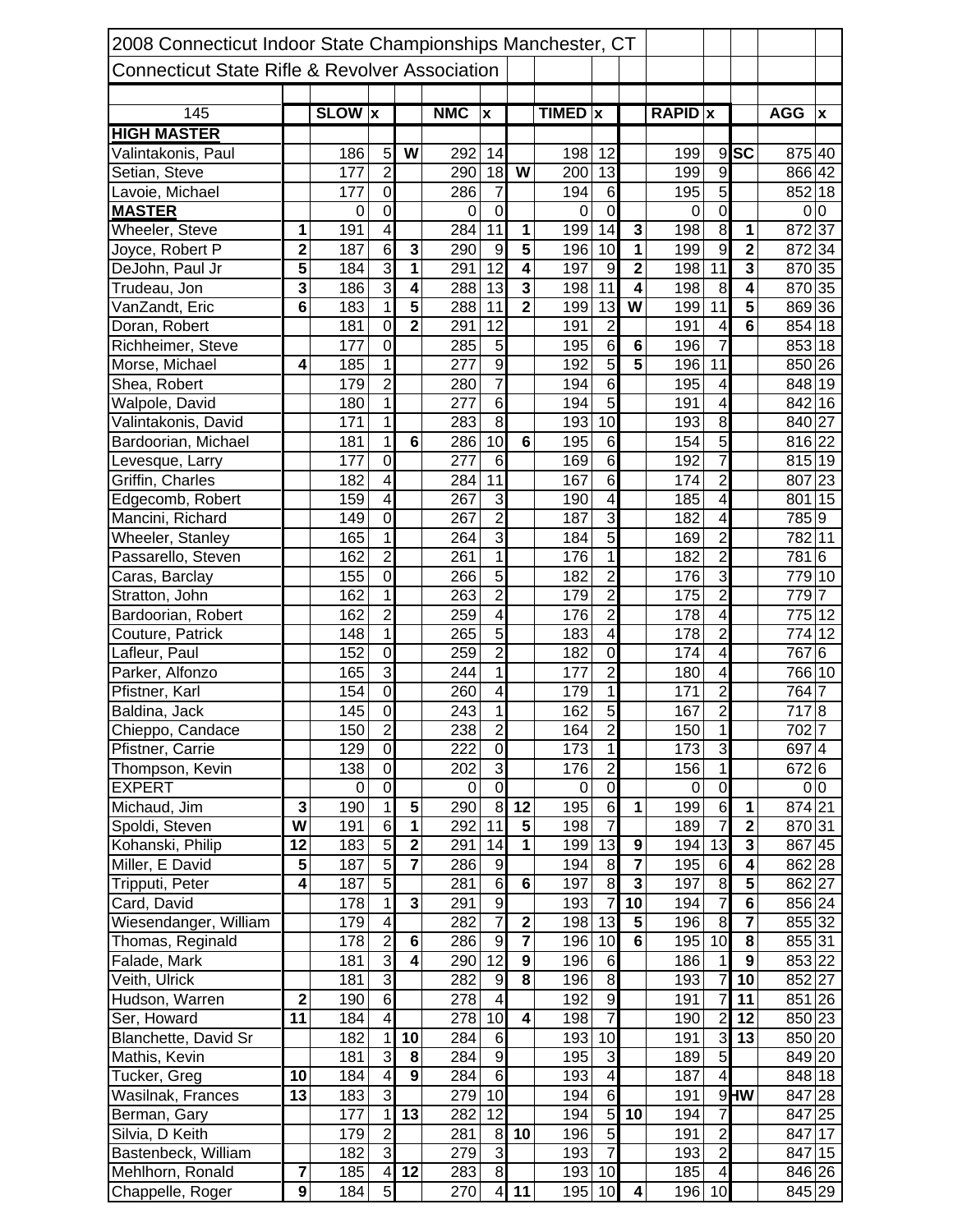| 145                                |                         | <b>SLOW</b> x |                               |                         | <b>NMC</b>       | $\boldsymbol{\mathsf{x}}$        |                         | <b>TIMED</b> X |                              |                         | <b>RAPID</b> x   |                                  |                         | <b>AGG</b>      | $\boldsymbol{x}$ |
|------------------------------------|-------------------------|---------------|-------------------------------|-------------------------|------------------|----------------------------------|-------------------------|----------------|------------------------------|-------------------------|------------------|----------------------------------|-------------------------|-----------------|------------------|
| Mandel, Janice                     |                         | 177           | $\mathbf 0$                   |                         | 278              | $9\,$                            |                         | 194            | 5 <sub>l</sub>               | 13                      | 194              | $6\phantom{1}6$                  |                         | 843 20          |                  |
| Fallon, Frank J                    |                         | 180           | $\overline{4}$                |                         | 278              | $\overline{\mathbf{4}}$          |                         | 192            | $\overline{5}$               |                         | 190              | $\overline{6}$                   |                         | 840             | 19               |
| Carpenter, Raymond                 | 8                       | 185           | $\overline{3}$                |                         | 279              | 6                                |                         | 184            | $\overline{7}$               |                         | 191              | $\overline{2}$                   |                         | 839             | 18               |
| Shirshac, Thomas                   |                         | 172           | $\mathbf 0$                   |                         | 282              | $\overline{7}$                   |                         | 192            | 5                            |                         | 192              | $\overline{5}$                   |                         | 838 17          |                  |
| Kilmer, John                       |                         | 183           | $\mathbf 1$                   | 11                      | 284              | 5                                |                         | 183            | $\overline{\mathbf{A}}$      |                         | 188              | $\overline{6}$                   |                         | 838 16          |                  |
| Sperry, Roger                      | $6\phantom{1}6$         | 186           | $\overline{2}$                |                         | 282              | 3                                |                         | 186            | 3                            |                         | 184              | $\overline{4}$                   |                         | 838 12          |                  |
| Harris, Thomas                     |                         | 174           | $\overline{5}$                |                         | 270              | $\overline{\mathbf{4}}$          | 3                       | 198            | 9                            | 8                       | 195              | $\overline{6}$                   |                         | 837             | 24               |
| Chappel, lewis                     |                         | 178           | $\overline{4}$                |                         | 280              | 11                               |                         | 192            | $\overline{7}$               |                         | 186              | $\overline{2}$                   |                         | 836 24          |                  |
| Chicoine, Andre                    |                         | 166           | $\overline{1}$                |                         | 273              | $\overline{7}$                   | 13                      | 195            | 4                            | $\overline{\mathbf{2}}$ | 197              | $\overline{9}$                   |                         | 831             | $\overline{21}$  |
| Fontaine, David                    |                         | 165           | $\overline{2}$                |                         | 281              | 7                                |                         | 194            | 6                            |                         | 191              | $\overline{5}$                   |                         | 831             | 20               |
| Foss, Lawrence                     | 1                       | 191           | $\overline{5}$                |                         | 269              | 4                                |                         | 190            | 3                            |                         | 181              | 3                                |                         | 831             | 15               |
| Ashmore, Richard                   |                         | 174           | $\overline{1}$                |                         | 280              | 7                                |                         | 187            | $\overline{5}$               |                         | 189              | $\overline{5}$                   |                         | 830             | 18               |
| Chapman, Donald                    |                         | 169           | $\overline{1}$                |                         | $\overline{275}$ | 7                                |                         | 194            | $\overline{7}$               |                         | 191              | $\overline{5}$                   |                         | 829 20          |                  |
| Olsen, Charles                     |                         | 172           | $\overline{3}$                |                         | 281              | 6                                |                         | 188            | $\overline{\mathbf{4}}$      |                         | 188              | $\overline{4}$                   |                         | 829             | 17               |
| Frazier, R Mitchell                |                         | 173           | $\overline{0}$                |                         | $\overline{276}$ | $\overline{2}$                   |                         | 193            | 7                            |                         | 187              | $\overline{2}$                   |                         | 829             | 11               |
| King, Robert                       |                         | 173           | $\overline{1}$                |                         | 266              | 5                                |                         | 194            | $\overline{\mathbf{4}}$      |                         | 192              | $\overline{3}$                   |                         | 825 13          |                  |
| Rooney, William                    |                         | 178           | $\overline{2}$                |                         | 273              | 4                                |                         | 185            | 3                            |                         | 188              | 4                                |                         | 824             | 13               |
| Favuzza, Peter                     |                         | 174           | 1                             |                         | 272              | ω                                |                         | 188            | $\overline{\mathcal{A}}$     |                         | 190              | 4                                |                         | 824             | 12               |
| Zocco, Salvatore                   |                         | 170           | $\overline{0}$                |                         | 277              | 6                                |                         | 185            | 4                            |                         | 191              | $\overline{8}$                   |                         | 823             | 18               |
| St. Pierre, Joseph                 |                         | 175           | 4                             |                         | 274              | $\overline{5}$                   |                         | 189            | 5                            |                         | 184              | $\overline{3}$                   |                         | 822             | 17               |
| King, William                      |                         | 169           | $\overline{2}$                |                         | 271              | $\overline{5}$<br>$\overline{7}$ |                         | 188            | 8                            |                         | 188              | $\overline{6}$                   |                         | 816 21          |                  |
| McCormick, John                    |                         | 170           | $\mathbf 1$<br>$\overline{4}$ |                         | 267              | $\overline{9}$                   |                         | 191<br>194     | $\overline{\mathbf{4}}$<br>5 |                         | 188              | $\overline{6}$<br>$\overline{2}$ |                         | 816 18          |                  |
| Pilosa, Paul                       |                         | 172           | $\overline{0}$                |                         | 266              | 4                                |                         | 180            | $\overline{6}$               | 10                      | 183              | $\overline{7}$                   |                         | 815 20          |                  |
| Calabrese, Frank                   |                         | 167<br>173    | $\overline{2}$                |                         | 274<br>270       | 6                                |                         | 185            | $\overline{2}$               |                         | 194<br>187       | $\overline{5}$                   |                         | 815 17<br>815   | 15               |
| Kowalczyk, Patricia                |                         | 170           | $\overline{2}$                |                         | 278              | 7                                |                         | 187            | $\overline{2}$               |                         | 180              | $\overline{2}$                   |                         | 815             | 13               |
| Chappel, Carol<br>Jacovino, Edward |                         | 174           | $\overline{3}$                |                         | 278              | 6                                |                         | 184            | $\overline{2}$               |                         | 179              | $\overline{1}$                   |                         | 815             | 12               |
| DeJohn, Paul Sr                    |                         | 171           | $\overline{1}$                |                         | 273              | $\overline{7}$                   |                         | 185            | 8                            |                         | 185              | $\overline{5}$                   |                         | 814             | 21               |
| Defina, Maurizio                   |                         | 172           | $\mathbf 0$                   |                         | 272              | 5                                |                         | 184            | 5                            |                         | 186              | $\overline{8}$                   |                         | 814             | 18               |
| Duran, Gary                        |                         | 167           | $\overline{3}$                |                         | 276              | 7                                |                         | 181            | $\overline{2}$               |                         | 189              | $\overline{8}$                   |                         | 813 20          |                  |
| Kowalczyk, Stephen                 |                         | 173           | $\overline{1}$                |                         | 280              | $\overline{2}$                   |                         | 180            | $\overline{2}$               |                         | 179              | $\overline{2}$                   |                         | 812             | $\overline{7}$   |
| Basso, Fred                        |                         | 161           | $\overline{2}$                |                         | 274              | $6\phantom{1}$                   |                         | 190            | $\overline{5}$               |                         | 184              | $\overline{6}$                   |                         | 809 19          |                  |
| Hyatt, David                       |                         | 163           | $\overline{0}$                |                         | 271              | 7                                |                         | 187            | $\overline{2}$               |                         | 182              | $\overline{3}$                   |                         | 803             | 12               |
| Bates, Ted                         |                         | 170           | $\overline{0}$                |                         | 266              | 6                                |                         | 188            | $\overline{5}$               |                         | 178              | $\overline{5}$                   |                         | 802             | 16               |
| Stula, Charles                     |                         | 164           | $\overline{0}$                |                         | 268              | $\mathbf{1}$                     |                         | 185            | 5 <sub>l</sub>               |                         | 185              | $\mathbf{1}$                     |                         | 802 7           |                  |
| Grant, Robert III                  |                         | 162           | $\overline{1}$                |                         | $\overline{265}$ | 3                                |                         | 185            | $\overline{2}$               |                         | 186              | $\overline{5}$                   |                         | 798 11          |                  |
| Joyce, Robert J                    |                         | 169           | $\overline{1}$                |                         | $\overline{277}$ | 6                                |                         | 177            | $\overline{3}$               |                         | 169              | $\overline{2}$                   |                         | 792 12          |                  |
| Huda, Brian                        |                         | 157           | 3                             |                         | 266              | $\overline{\mathcal{A}}$         |                         | 185            | $\overline{5}$               |                         | 180              | $\overline{3}$                   |                         | 788 15          |                  |
| Beloin, Ronald                     |                         | 174           | $\overline{1}$                |                         | 253              | $\mathbf{1}$                     |                         | 180            | $\overline{1}$               |                         | 171              | $\overline{c}$                   |                         | 778 5           |                  |
| Tabacinski, Mariann                |                         | 164           | $\overline{1}$                |                         | 264              | 4                                |                         | 185            | $\overline{5}$               |                         | 157              | $\overline{2}$                   |                         | 770 12          |                  |
| Krissik, Dennis                    |                         | 142           | $\overline{1}$                |                         | 246              | 5                                |                         | 181            | $\overline{3}$               |                         | $\overline{177}$ | $\overline{1}$                   |                         | $\sqrt{746}$ 10 |                  |
| Fritz, John                        |                         | 146           | $\overline{0}$                |                         | 249              | $\mathbf{1}$                     |                         | 171            | $\overline{1}$               |                         | 173              | $\overline{2}$                   |                         | 739 4           |                  |
| Vollero, Cappy                     |                         | 127           | $\overline{0}$                |                         | 216              | 1                                |                         | 170            | $\overline{\phantom{0}}$     |                         | 163              | $\overline{1}$                   |                         | 676 3           |                  |
| Pizzitola, Karen                   |                         | 0             | $\overline{0}$                |                         | 0                | $\mathbf 0$                      |                         | $\pmb{0}$      | $\overline{0}$               |                         | $\mathbf 0$      | $\overline{0}$                   |                         |                 | 0 0              |
| <b>SHARPSHOOTER</b>                |                         | 0             | $\overline{0}$                |                         | $\boldsymbol{0}$ | $\mathbf 0$                      |                         | $\mathbf 0$    | $\overline{0}$               |                         | $\pmb{0}$        | $\overline{0}$                   |                         |                 | 0 0              |
| Moore, Christopher                 | 1                       | 181           | ω                             | 4                       | 277              | ω                                |                         | 182            | $\overline{5}$               | $\overline{\mathbf{2}}$ | 193              | $\overline{5}$                   | 1                       | 833 16          |                  |
| Schoenfeld, John                   | 4                       | 174           | $\overline{2}$                | $\overline{\mathbf{3}}$ | 279              | 4                                | 5                       | 190            | $\overline{5}$               | 4                       | 189              | $\overline{5}$                   | $\overline{\mathbf{2}}$ | 832 16          |                  |
| Zajac, Nathan                      |                         | 167           | $\overline{0}$                | $\overline{1}$          | 281              | 8                                | $\overline{\mathbf{2}}$ | 193            | $\overline{4}$               | 5                       | 189              | $\overline{4}$                   | $\overline{\mathbf{3}}$ | 830 16          |                  |
| Paiva, Daniel                      | $\overline{2}$          | 179           | $\overline{2}$                |                         | 272              | 3                                |                         | 187            | 6                            | 3                       | 192              | $\overline{4}$                   | $\overline{\mathbf{4}}$ | 830 15          |                  |
| Thompson, Shelia                   |                         | 166           | $\overline{2}$                | $\overline{\mathbf{2}}$ | 281              | $\overline{7}$                   |                         | 189            | $\overline{5}$               |                         | 185              | $\overline{3}$                   | $\overline{\mathbf{5}}$ | 821 17          |                  |
| Sullivan, Shawn                    |                         | 169           | $\overline{0}$                |                         | 267              | $\overline{\mathbf{4}}$          | 4                       | 191            | 6                            |                         | 189              | $\overline{2}$                   |                         | 816 12          |                  |
| Derieux, Manuel                    |                         | 167           | $\overline{3}$                |                         | 264              | 5                                | 3                       | 192            | $\overline{7}$               |                         | 188              | $\overline{6}$                   |                         | 811 21          |                  |
| Divito, Steve                      | $\overline{\mathbf{5}}$ | 174           | $\overline{1}$                |                         | 269              | 3                                |                         | 187            | 8                            |                         | 180              | 4                                |                         | 810 16          |                  |
| Urbonas, Michael                   | 3                       | 175           | 3                             |                         | 265              | ω                                |                         | 181            | $\overline{3}$               |                         | 179              | $\overline{2}$                   |                         | 800 11          |                  |
| Wilber, Raymond                    |                         | 168           | $\overline{3}$                |                         | 255              | $\overline{2}$                   |                         | 188            | $\overline{3}$               |                         | 185              | $\overline{5}$                   |                         | 796 13          |                  |
| Laraia, Anthony                    |                         | 164           | $\overline{2}$                | $\overline{\mathbf{5}}$ | 272              | 7                                |                         | 185            | $\overline{4}$               |                         | 173              | $\overline{2}$                   |                         | 794 15          |                  |
| Joyce, Joseph                      |                         | 164           | $\mathbf 1$                   |                         | 254              | $6\phantom{1}$                   |                         | 186            | $\overline{4}$               |                         | 189              | $\overline{4}$                   |                         | 793 15          |                  |
| Smith, Gordon                      |                         | 157           | $\mathbf 1$                   |                         | 259              | $\overline{3}$                   | 1                       | 193            | $\overline{5}$               |                         | 181              | $\overline{2}$                   |                         | 790 11          |                  |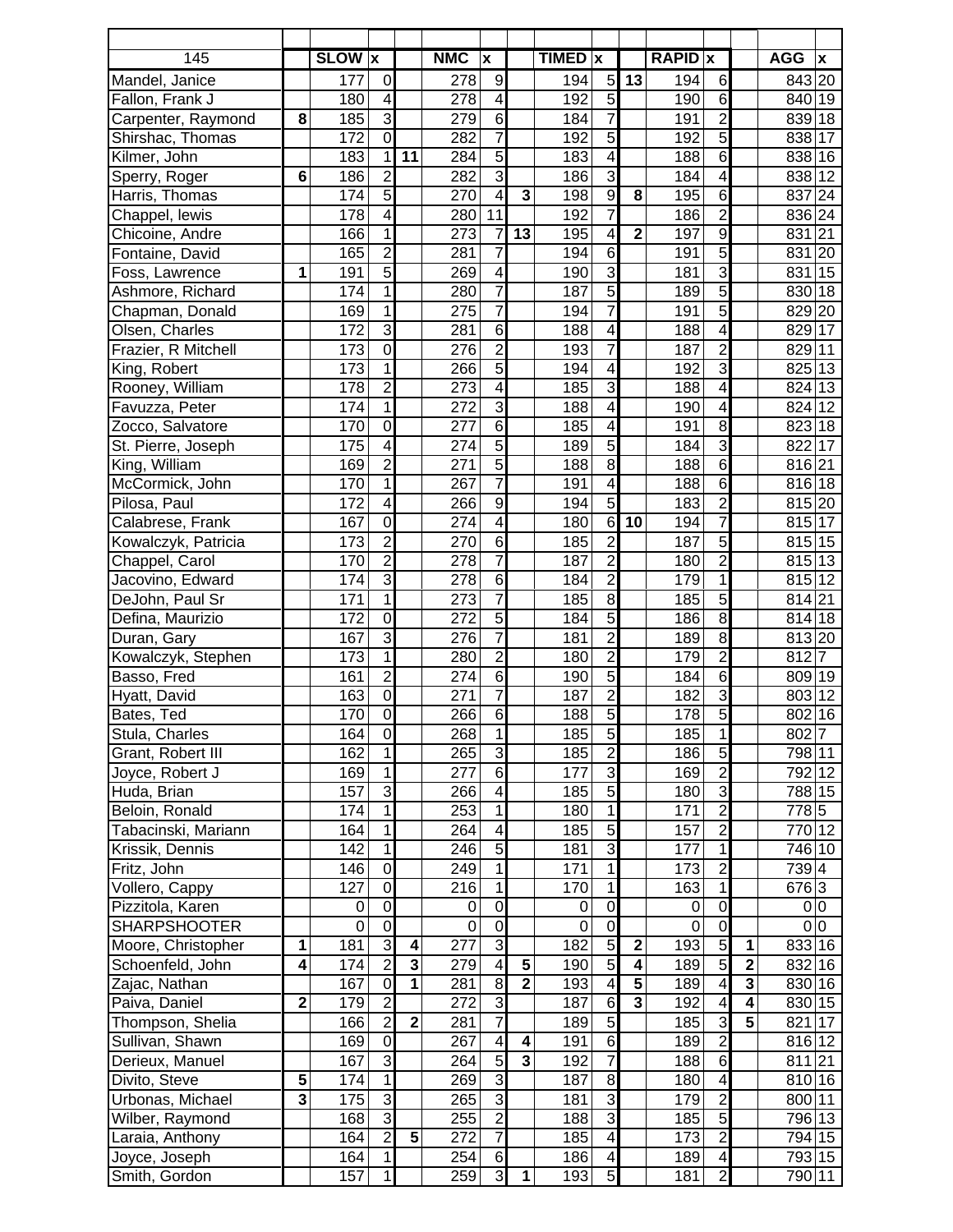| 145                   |                | <b>SLOW</b> x    |                |                         | <b>NMC</b>       | X                       |                         | <b>TIMED</b>     | $\boldsymbol{x}$        |                | <b>RAPID</b> x |                |                         | <b>AGG</b>          | $\boldsymbol{x}$ |
|-----------------------|----------------|------------------|----------------|-------------------------|------------------|-------------------------|-------------------------|------------------|-------------------------|----------------|----------------|----------------|-------------------------|---------------------|------------------|
| Cavedon, David        |                | 158              | 3              |                         | 264              | $\overline{\mathbf{4}}$ |                         | 190              | $\overline{\mathbf{4}}$ |                | 177            | $\overline{2}$ |                         | 789 13              |                  |
| Setian, Harry         |                | 168              | $\overline{1}$ |                         | 259              | 1                       |                         | 178              | $\overline{0}$          |                | 182            | 4              |                         | 787                 | $6\phantom{1}$   |
| Pasenelli, Robert     |                | 166              | 3              |                         | 259              | 9                       |                         | 182              | $\overline{5}$          |                | 179            | 1              |                         | 786 18              |                  |
| Wasilnak, Marc        |                | 161              | $\overline{1}$ |                         | $\overline{257}$ | $\overline{2}$          |                         | 180              | $\overline{6}$          |                | 187            | $\overline{3}$ |                         | 785 12              |                  |
| Szostek, Daniel       |                | 161              | $\overline{1}$ |                         | 265              | $\overline{6}$          |                         | 179              | $\overline{3}$          |                | 177            | $\overline{6}$ |                         | 782 16              |                  |
| Judge, Sean           |                | 163              | $\overline{0}$ |                         | 249              | $\overline{2}$          |                         | 185              | $\overline{5}$          |                | 183            | $\mathbf 1$    |                         | 780 8               |                  |
| Hoover, John          |                | 140              | $\overline{2}$ |                         | 269              | $\overline{4}$          |                         | 187              | $\overline{4}$          |                | 181            | $\overline{4}$ |                         | 777 14              |                  |
| Watson, Daniel        |                | 142              | $\mathbf 1$    |                         | 264              | 3                       |                         | 184              | $\overline{\mathbf{A}}$ |                | 182            | $\overline{2}$ |                         | $\overline{772 10}$ |                  |
| Mallick, Karl         |                | 156              | Ō              |                         | 255              | 3                       |                         | 177              | $\overline{4}$          |                | 182            | 4              |                         | 770 11              |                  |
| Dittus, Stephan       |                | 151              | $\overline{0}$ |                         | 269              | $\overline{4}$          |                         | 144              | $\overline{0}$          | 1              | 193            | $\overline{7}$ |                         | $\overline{757}$    | 11               |
| Gregory, John         |                | 151              | $\overline{1}$ |                         | 244              | $\overline{2}$          |                         | 179              | 4                       |                | 173            | $\overline{1}$ |                         | 747 8               |                  |
| Baker, William        |                | 138              | $\overline{1}$ |                         | 226              | 1                       |                         | 168              | $\mathbf{1}$            |                | 171            | 1              |                         | 703 4               |                  |
| <b>MARKSMAN</b>       |                | $\mathbf 0$      | $\overline{0}$ |                         | $\overline{0}$   | $\overline{0}$          |                         | $\mathbf 0$      | $\overline{0}$          |                | $\overline{0}$ | $\overline{0}$ |                         | $\overline{0 0}$    |                  |
| Gardella, Greg        |                | 163              | $\overline{1}$ | 1                       | 279              | $\overline{9}$          | $\overline{2}$          | 192              | $\overline{4}$          | 1              | 192            | $\overline{7}$ | 1                       | 826 21              |                  |
| Paiva, Stephen        | 3              | 164              | $\overline{1}$ | $\overline{\mathbf{2}}$ | 279              | $\overline{5}$          | $\overline{\mathbf{1}}$ | 192              | 7                       | $\overline{4}$ | 183            | 3              | $\overline{2}$          | 818 16              |                  |
| Clendaniel, Scott     |                | 161              | $\overline{0}$ | $\overline{\mathbf{3}}$ | 269              | $\overline{5}$          | $\overline{4}$          | 184              | $\overline{1}$          | $\overline{2}$ | 183            | $\overline{5}$ | $\overline{\mathbf{3}}$ | 797                 | 11               |
| Zlotnick, Richard     | $\overline{2}$ | 171              | 1              |                         | 260              | $\mathbf{1}$            |                         | 179              | $\overline{6}$          |                | 181            | $\overline{2}$ | 4                       | 791 10              |                  |
| Forte, Diane          |                | 162              | $\overline{1}$ |                         | 256              | $\overline{4}$          |                         | 176              | $\overline{2}$          |                | 177            | $\overline{3}$ |                         | 771 10              |                  |
| Dolak, Jerry          |                | 160              | $\overline{0}$ |                         | 255              | 3                       |                         | 177              | $\overline{1}$          |                | 178            | $\overline{3}$ |                         | 770 7               |                  |
| Kavalgian, Myron      |                | 138              | $\overline{2}$ | $\overline{\mathbf{4}}$ | 263              | $\overline{3}$          |                         | 179              | $\overline{2}$          | $\overline{3}$ | 183            | $\overline{5}$ |                         | 763 12              |                  |
| Breton, Michael       |                | 156              | $\overline{0}$ |                         | 254              | $\overline{2}$          |                         | $\overline{173}$ | 1                       |                | 179            | $\overline{3}$ |                         | 762 6               |                  |
| Estes, Stephen        | 4              | 164              | $\overline{0}$ |                         | 245              | $\overline{2}$          |                         | $\overline{178}$ | $\overline{1}$          |                | 173            | $\mathbf 1$    |                         | 760 4               |                  |
| Decarli, Kyle         |                | 145              | $\overline{1}$ |                         | 256              | $\overline{\mathbf{4}}$ |                         | 181              | $\overline{2}$          |                | 172            | $\mathbf 1$    |                         | $754\overline{8}$   |                  |
| Hohenleitner, Ralph   |                | 138              | $\overline{0}$ |                         | 250              | $\overline{2}$          | $\overline{\mathbf{3}}$ | 184              | $\overline{4}$          |                | 178            | $\overline{2}$ |                         | $750\overline{8}$   |                  |
| Lerz, Elaine          |                | 149              | $\overline{0}$ |                         | 246              | $\overline{4}$          |                         | $\overline{178}$ | $\overline{2}$          |                | 176            | $\overline{3}$ |                         | 749 9               |                  |
| Keating White, Sharon |                | 155              | $\overline{0}$ |                         | 241              | $\overline{3}$          |                         | 173              | $\overline{2}$          |                | 172            | $\overline{0}$ |                         | 741 5               |                  |
| Denis, Janet          | 1              | $\overline{172}$ | $\overline{0}$ |                         | $\overline{248}$ | $\overline{2}$          |                         | 158              | $\overline{1}$          |                | 163            | $\overline{0}$ |                         | 741 3               |                  |
| Vernic, Fred          |                | 124              | $\overline{0}$ |                         | 260              | $\overline{5}$          |                         | 170              | $\overline{0}$          |                | 173            | $\overline{0}$ |                         | 727 5               |                  |
| Miller, Aileen        |                | 130              | $\overline{0}$ |                         | 236              | $\overline{2}$          |                         | 174              | 4                       |                | 180            | $\overline{3}$ |                         | 720 9               |                  |
| Callahan, Carol       |                | 147              | $\overline{2}$ |                         | $\overline{227}$ | $\overline{0}$          |                         | 167              | 0                       |                | 153            | $\overline{2}$ |                         | $694\overline{4}$   |                  |
| Houde, Bruce          |                | 135              | O              |                         | 241              | 4                       |                         | 151              | $\overline{0}$          |                | 163            | $\mathbf{1}$   |                         | 690 5               |                  |
| Pizzitola, Laura      |                | 135              | $\overline{0}$ |                         | 201              | $\mathbf{1}$            |                         | 172              | $\overline{2}$          |                | 174            | $\overline{3}$ |                         | 682 6               |                  |
| Schnerr, Harold       |                | 159              | $\overline{1}$ |                         | 228              | $\overline{2}$          |                         | 154              | $\overline{3}$          |                | 134            | $\overline{1}$ |                         | 675 7               |                  |
| Crebase, Joan         |                | 107              | $\overline{1}$ |                         | 227              | $\overline{1}$          |                         | 168              | $\overline{1}$          |                | 168            | $\overline{0}$ |                         | 670 3               |                  |
| Duhaime, Kyra         |                | 129              | $\overline{1}$ |                         | 226              | $\overline{0}$          |                         | 152              | $\overline{0}$          |                | 154            | $\overline{1}$ |                         | $661$ <sub>2</sub>  |                  |
| Clemente, Donna       |                | 116              | $\overline{1}$ |                         | 226              | $\overline{0}$          |                         | 140              | $\overline{0}$          |                | 166            | $\overline{2}$ |                         | 648 3               |                  |
| Aseltine, Alex        |                | 116              | $\overline{1}$ |                         | 151              | $\overline{0}$          |                         | 144              | $\overline{1}$          |                | 140            | $\overline{0}$ |                         | 551 2               |                  |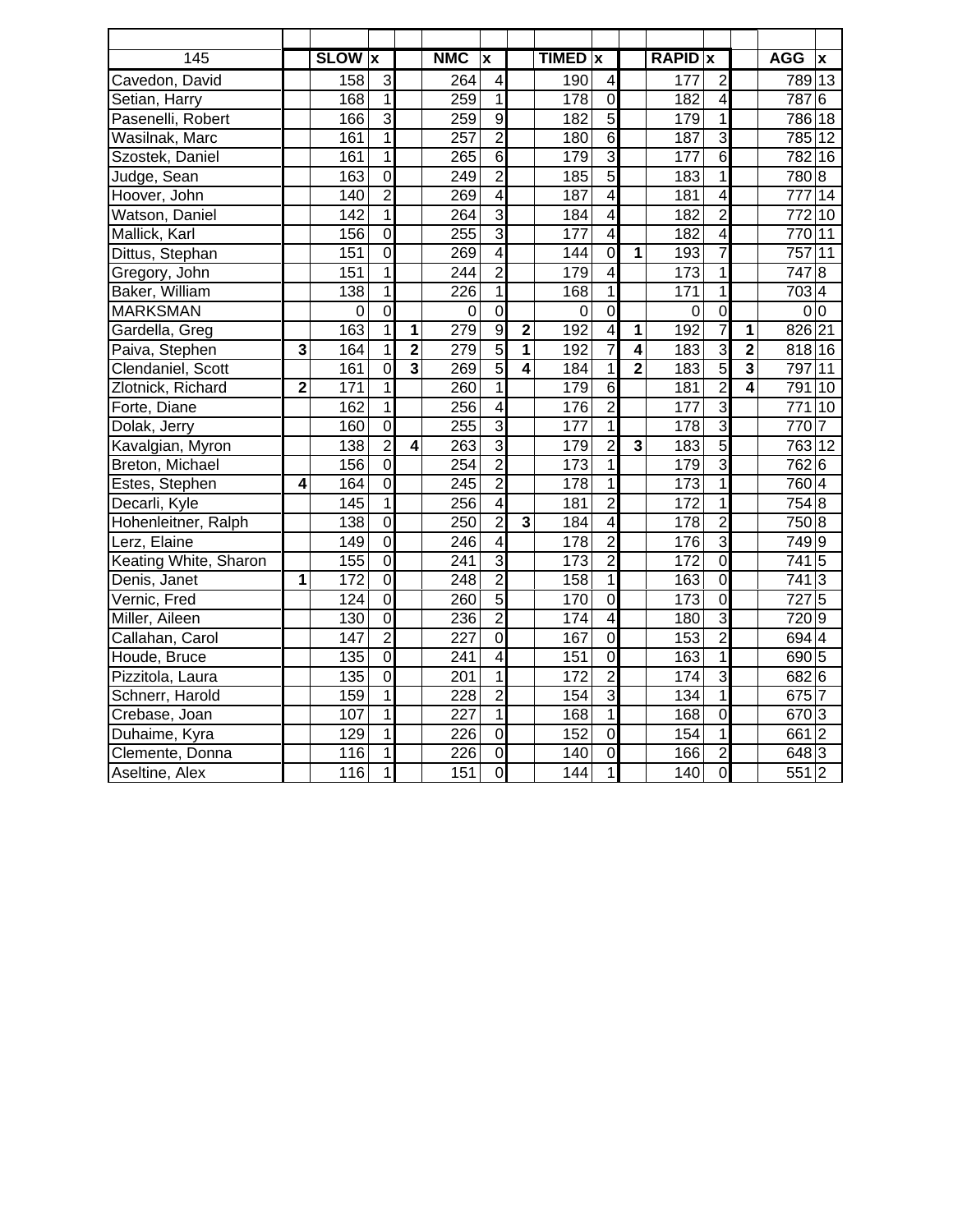| <b>Class</b>  | Place        | <b>Team Name</b>                               | <b>Name</b>          |                         | Class SF x        | TF<br>X      | RF<br>X      | <b>AGG</b> | <b>AGGx</b>       |
|---------------|--------------|------------------------------------------------|----------------------|-------------------------|-------------------|--------------|--------------|------------|-------------------|
| Master        |              | Rock River                                     | Wheeler, Steve       | 5                       | 97 2              | 100 5        | 100 4        | 297        | 11                |
|               |              | <b>Rock River</b>                              | Bardoorian, Michael  | 5                       | 94 1              | 99 5         | 98 6         | 291        | 12                |
|               |              | Rock River                                     | DeJohn, Paul Jr      | 5                       | 89 1              | 99 5         | 100 6        | 288        | 12                |
|               |              | Rock River                                     | Miller, E David      | 4                       | 870               | 999          | 100 6        | 286        | 15                |
|               | W            | <b>Rock River CT</b>                           |                      |                         |                   |              |              | 1162       | 50                |
|               |              | Nenameseck Silver                              | Shea, Robert         | 5                       | 93 1              | 976          | 96 0         | 286        | 7                 |
|               |              | Nenameseck Silver                              | Ser, Howard          | 4                       | 95 1              | 93 2         | 96 2         | 284        | $\sqrt{5}$        |
|               |              | Nenameseck Silver                              | Joyce, Robert P      | 5                       | 88 2              | 96 6         | 99 5         | 283        | 13                |
|               |              | Nenameseck Silver                              | Morse, Michael       | 5                       | 92 3              | 95 0         | 92 1         | 279        | $\overline{4}$    |
|               |              | <b>Nenameseck Silver</b>                       | 1132                 | 29                      |                   |              |              |            |                   |
|               |              | <b>BRC Gold</b>                                | Mandel, Janice       | 4                       | 95 1              | 99 3         | 974          | 291        | 8                 |
|               |              | <b>BRC Gold</b>                                | Wasilnak, Frances    | 4                       | 92 0              | 97 5         | 99 3         | 288        | 8                 |
|               |              | <b>BRC Gold</b>                                | Lavoie, Michael      | 6                       | 93 3              | 94 3         | 98 4         | 285        | $10$              |
|               |              | <b>BRC Gold</b>                                |                      |                         |                   |              |              | 864        | 26                |
|               |              | Mystic Rod & Gun                               | Card, David          | 4                       | 86 0              | 952          | 97 1         | 278        | 3                 |
|               |              | Mystic Rod & Gun                               | Edgecomb, Robert     | 5                       | 830               | 94 2         | 91 0         | 268        | $\sqrt{2}$        |
|               |              | Mystic Rod & Gun                               | Mancini, Richard     | 5                       | 74 1              | 93 1         | 95 1         | 262        | 3                 |
|               |              | Mystic Rod & Gun                               | Bates, Ted           | 4                       | 79 1              | 88 2         | 90 4         | 257        | $\overline{7}$    |
|               |              | <b>Mystic Rod &amp; Gun</b>                    |                      |                         |                   |              |              | 1065       | 15                |
| <b>Expert</b> |              | Pachaug Gold                                   | Trudeau, Jon         | 5                       | 91 2              | 98 3         | 99 2         | 288        | 7                 |
|               |              | Pachaug Gold                                   | Tucker, Greg         | $\overline{\mathbf{4}}$ | 91 1              | 98 4         | 98 3         | 287        | 8                 |
|               |              | Pachaug Gold                                   | Gardella, Greg       | 2                       | 870               | 96 3         | 95 3         | 278        | $\,6\,$           |
|               |              | Pachaug Gold                                   | Blanchette, David Sr | 4                       | 88 1              | 94 1         | 95 2         | 277        | $\overline{4}$    |
|               | 1            | <b>Pachaug Gold</b>                            |                      |                         |                   |              |              | 1130       | 25                |
|               |              | Capital City Gold                              | Tripputi, Peter      | 4                       | 90 0              | 98 5         | 100 7        | 288        | 12                |
|               |              | Capital City Gold                              | Richheimer, Steve    | 5                       | 90 0              | 97 3         | 97 1         | 284        | $\overline{4}$    |
|               |              | Capital City Gold                              | Harris, Thomas       | 4                       | 91 1              | 93 1         | 993          | 283        | $\,$ 5 $\,$       |
|               |              | Capital City Gold                              | Veith, Ulrick        | 4                       | 88 2              | 90 3         | 95 4         | 273        | 9                 |
|               | $\mathbf{2}$ | Capital City Gold                              |                      |                         |                   |              |              | 1128       | 30                |
|               |              | Telephone Gold                                 | Berman, Gary         | 4                       | 85 1              | 997          | 1003         | 284        | 11                |
|               |              | Telephone Gold                                 | Walpole, David       | 5                       | $86\overline{2}$  | 99 2         | 98 3         | 283        | $\overline{7}$    |
|               |              | <b>Telephone Gold</b>                          | Shirshac, Thomas     | 4<br>4                  | 92 1<br>82 0      | 96 2<br>98 4 | 95 2<br>94 4 | 283<br>274 | $\,$ 5 $\,$       |
|               | 3            | <b>Telephone Gold</b><br><b>Telephone Gold</b> | Sperry, Roger        |                         |                   |              |              | 1124       | 8<br>31           |
|               |              | <b>Manchester Seniors</b>                      | Zocco, Salvatore     | 4                       | 91 2              | 976          | 99 6         | 287        |                   |
|               |              | <b>Manchester Seniors</b>                      | Carpenter, Raymond   | 4                       | 92 1              | 92 1         | 95 3         | 279        | 14<br>$\,$ 5 $\,$ |
|               |              | <b>Manchester Seniors</b>                      | Pizzitola, Karen     | 4                       | 86 0              | 98 5         | 93 3         | 277        | $\bf8$            |
|               |              | <b>Manchester Seniors</b>                      | Griffin, Charles     | 5                       | 81 1              | 973          | 97 5         | 275        | $\boldsymbol{9}$  |
|               |              | <b>Manchester Seniors</b>                      |                      |                         |                   |              |              | 1118       | 36                |
|               |              | <b>Torrington Misfires</b>                     | Bastenbeck, William  | 4                       | $\overline{89}$ 0 | 98 3         | 95 3         | 282        | 6                 |
|               |              | <b>Torrington Misfires</b>                     | Hyatt, David         | 4                       | 87 2              | 98 4         | 97 3         | 282        | 9                 |
|               |              | <b>Torrington MIsfires</b>                     | Grant, Robert III    | 4                       | 90 2              | 93 3         | 93 0         | 276        | 5                 |
|               |              | <b>Torrington Misfires</b>                     | Olsen, Charles       | 4                       | 88 0              | 92 4         | 93 1         | 273        | 5                 |
|               |              | <b>Torrington Misfires</b>                     |                      |                         |                   |              |              | 1113       | 25                |
|               |              | Chokers                                        | Michaud, Jim         | 4                       | 90 1              | 954          | 99 3         | 284        | 8                 |
|               |              | Chokers                                        | Basso, Fred          | 4                       | 84 1              | 100 4        | 95 1         | 279        | 6                 |
|               |              | Chokers                                        | Chappel, lewis       | 4                       | 87 2              | 93 0         | 92 1         | 272        | 3                 |
|               |              | Chokers                                        | Pfistner, Karl       | 5                       | 790               | 91 1         | 84 1         | 254        | 2                 |
|               |              | <b>Chokers</b>                                 |                      |                         |                   |              |              | 1089       | 19                |
|               |              | MisMatch                                       | Chicoine, Andre      | 4                       | 91 2              | 98 2         | 98 6         | 287        | 10                |
|               |              | MisMatch                                       | Smith, Gordon        | 3                       | 87 2              | 95 4         | 94 2         | 276        | 8                 |
|               |              | MisMatch                                       | Joyce, Joseph        | 3                       | 84 1              | 95 1         | 93 1         | 272        | 3                 |
|               |              | MisMatch                                       | Joyce, Robert J      | 4                       | 89 1              | 85 0         | 89 1         | 263        | $\mathbf 2$       |
|               |              | <b>MisMatch</b>                                |                      |                         |                   |              |              | 1098       | 23                |
|               |              | Colts Gold                                     | Rooney, William      | 4                       | 89 1              | 94 2         | 93 2         | 276        | 5                 |
|               |              | Colts Gold                                     | St. Pierre, Joseph   | 4                       | 86 1              | 93 2         | 96 3         | 275        | 6                 |
|               |              | Colts Gold                                     | Moore, Christopher   | 3                       | 85 0              | 97 5         | 87 3         | 269        | 8                 |
|               |              | Colts Gold                                     | Couture, Patrick     | 5                       | 78 1              | 88 1         | 88 2         | 254        | $\overline{a}$    |
|               |              | <b>Colts Gold</b>                              |                      |                         |                   |              |              | 1074       | 23                |
|               |              | Nenameseck Gold                                | Szostek, Daniel      | 3                       | 85 1              | 100 4        | 93 3         | 278        | 8                 |

## **2008 Connecticut Indoor State ChampionshipTeam Results**